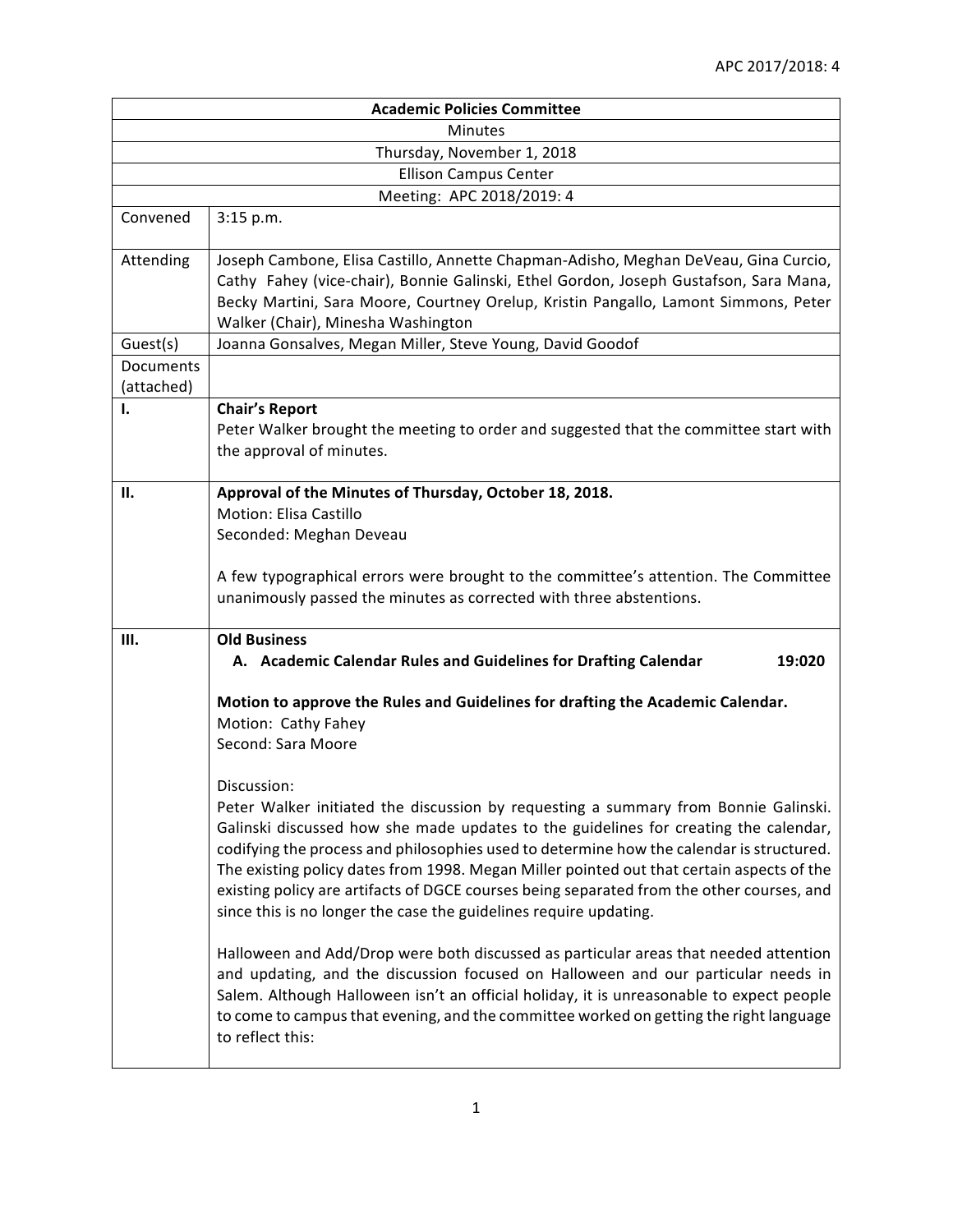"On October 31 (Halloween), face-to-face classes that meet at or after 4:30 pm on campus are cancelled. Classes that normally continue past 4:30 pm, end at 4:30 pm on Halloween."

Discussion then turned to the start of the spring semester and the difference in the number of teaching days between the fall and spring semesters. The requirement that we schedule 155-160 instructional days each year comes from the MSCA contract, and instructional days are defined as teaching days, advising days, reading days, and final exam days. Orientation days that occur between September 1 and May 31 do count as instructional days. The June and August orientations do not count. Guests Joanna Gonsalves and David Goodof spoke on the importance of the instructional days between semesters, stating that these days are valuable to faculty, students, and staff in preparing for the spring semester. Discussion followed about how to fit in 9 instructional days between the fall and spring semesters. Peter Walker pointed out that the days between Dec. 24 and Jan. 2 are not "counted" according to the MSCA contract, and that if we were to try to count these as days for calculating the minimum length of the winter break it could be a violation of the contract. Bonnie Galinski added that she brought up the challenge of a sufficiently long winter break at a state meeting to learn how other universities were handling it and found that our sister institutions are also all struggling with it. Galinski also examined other state university start dates and found that only SSU begins its spring 2019 semester so early in January.

Gonsalves pointed out another concern, about the imbalance of teaching days between the two semesters. Many faculty and staff remarked that they had also found this concerning and challenging and that it led to an unequal experience between the fall and spring classes. It was pointed out that the reason for this unevenness comes from how holidays fall each year and requirements built into the contracts: starting on Sept. 1, finishing on May 31, and the number of required instructional days. Gonsalves suggested that guidelines state that SSU should schedule as many instructional days as possible in December, clarify when the earliest possible start date in January should be, and add advising days between end of spring semester and graduation.

Joseph Cambone summarized the discussion: All efforts should be made to balance the teaching days between fall and spring semesters. All efforts should be made to start spring classes in the middle of January. Repurpose advising days to balance out the discrepancies between competing aspects of the calendar and contract.

Gonsalves requested language in the guidelines to address the different end dates between day courses and DGCE courses, and pointed out that the discrepancy is particularly problematic for cross-listed classes.

Walker and Galinski suggested that the committee POSTPONE further discussion due to time constraints.

**Motion to POSTPONE to next meeting (November 15, 2018).** Motion: Sara Mana Second: Lamont Simmons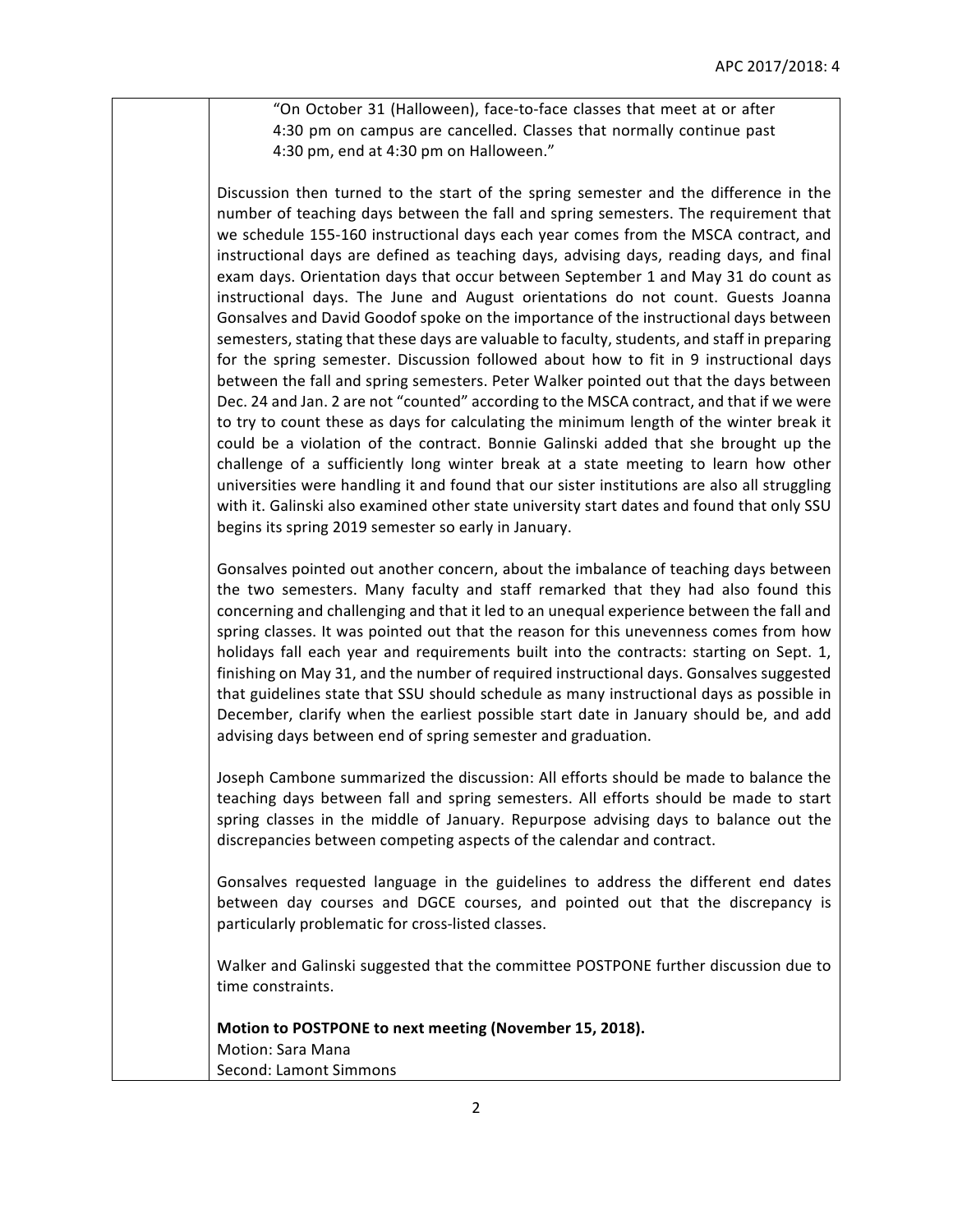Vote: Unanimous to postpone. **B. Undergraduate Academic Progression Policy 19:134 Motion to approve the School of Nursing's Undergraduate Progression Policy.** Motion: Becky Martini Second: Gina Curcio Discussion: Courtney Orelup summarized the reasons for the changes and what changes were made. Briefly, the Massachusetts Board of Registration in Nursing visited the School of Nursing and recommended improvements to department policies. The department has made these changes as they had also found that changes were needed. The previous policy was disjointed and difficult to follow, and most of the changes are related to re-organizing the information to clarify the departmental policies. Orelup then summarized the changes: most related to clarification of policy. Megan Miller stated that it is important that there be language on how the withdrawal procedure was applied to students for future records, that the stated policy was not specific enough between School of Nursing withdrawal standards and university-wide withdrawal standards: "Notification will be made to the Registrar if a withdrawal constitutes a nursing failure." The committee changed the language (below, in bold): 1. Course withdrawal from any nursing course in which the student has a grade of  $\lt$  77% at the time of withdrawal or a course withdrawal after the withdrawal deadline will constitute a failure of that course. The registrar will be notified if the course withdrawal constitutes a nursing **failure.** A course dropped during the add-drop period will not appear on the student transcript. For any nursing course withdrawal after the add/drop period, but before the withdrawal deadline, in which the student has a grade of 77% or greater, the student will receive a "W" on their transcript. Elisa Castillo suggested changes to the language on the immunization policy to ensure that this language be consistent with that of the Department of Counseling and Health Services (below): The Salem State University School of Nursing has developed an immunization policy that builds upon the SSU Immunization Policy, which is implemented by Counseling and Health Services, as well as the Massachusetts State Law and Massachusetts Department of Public

Health recommendations for Health Science Students.